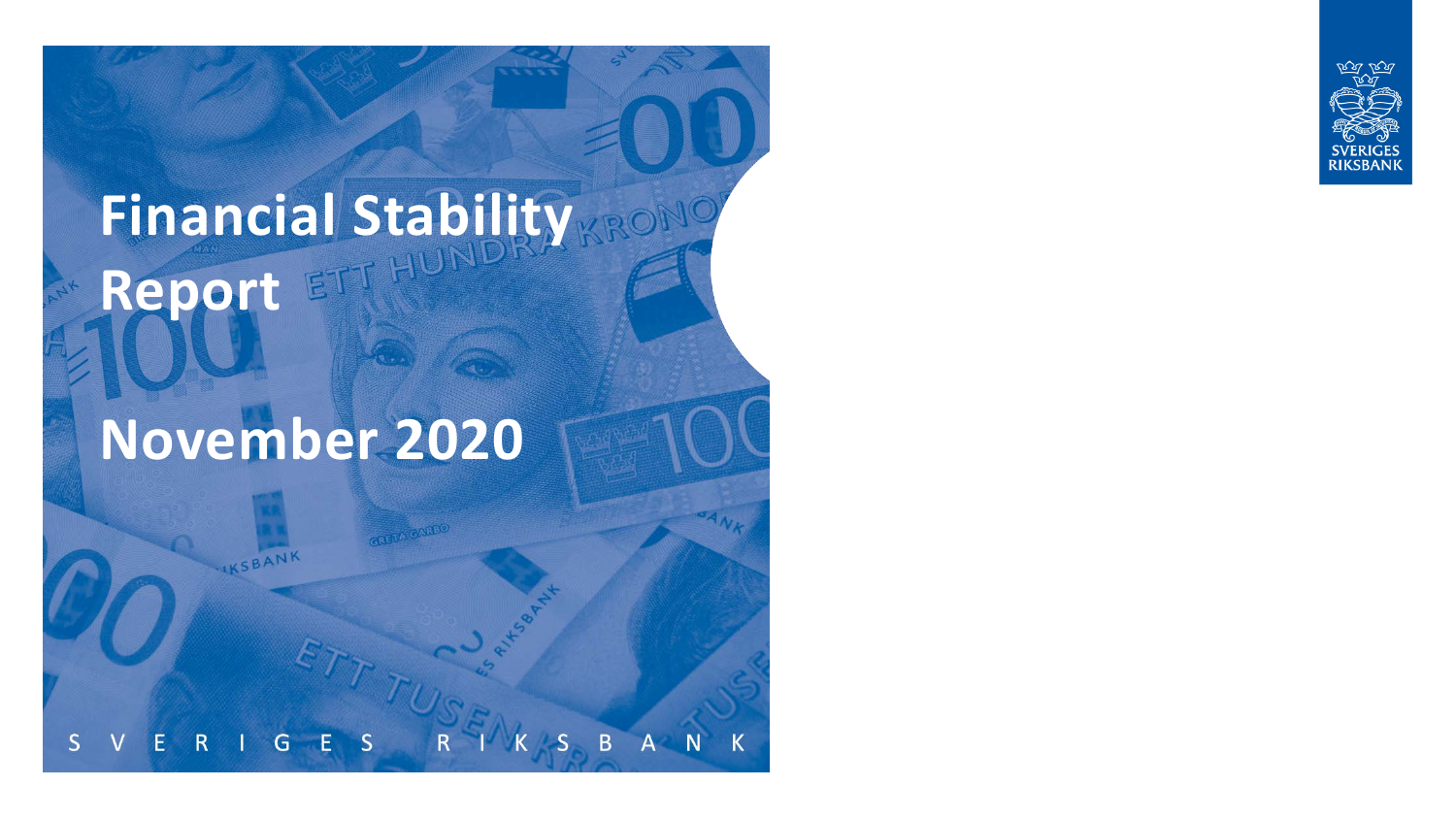

The implemented support measures have ensured that the financial system has so far coped with the challenges of the coronavirus pandemic relatively well

> But there is considerable uncertainty and the risks to financial stability are elevated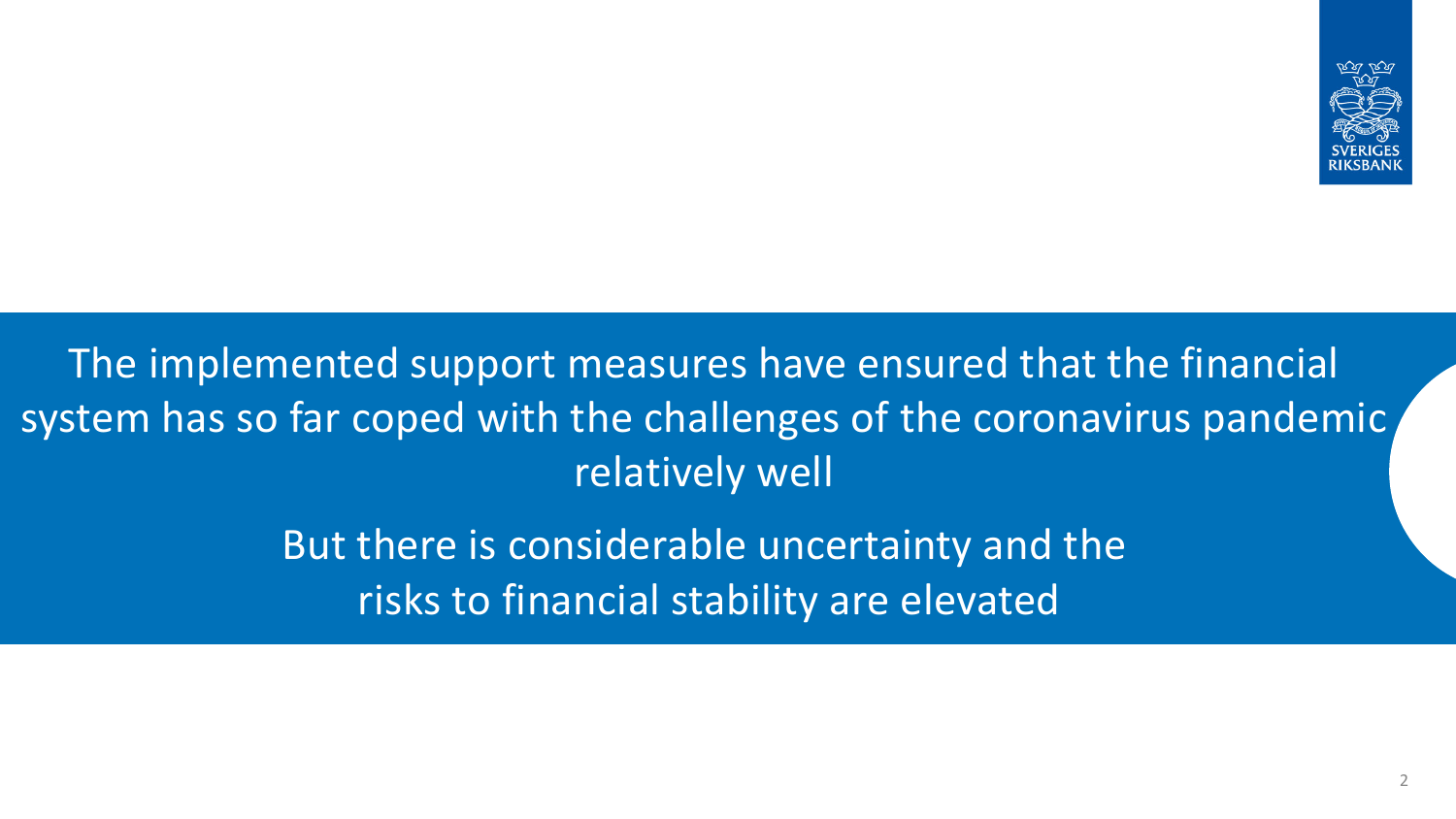# **The coronavirus pandemic has left deep scars, but the recovery is underway**



Note. Index 2019 Q4 = 100 The chart shows GDP developments in Sweden and abroad. The broken lines represent the Riksbank's forecasts from the Monetary Policy Report in September. Refers to seasonally adjusted data.

Sources: Eurostat, Statistics Sweden, the US Bureau of Economic Analysis and the Riksbank. <u>tod tod</u>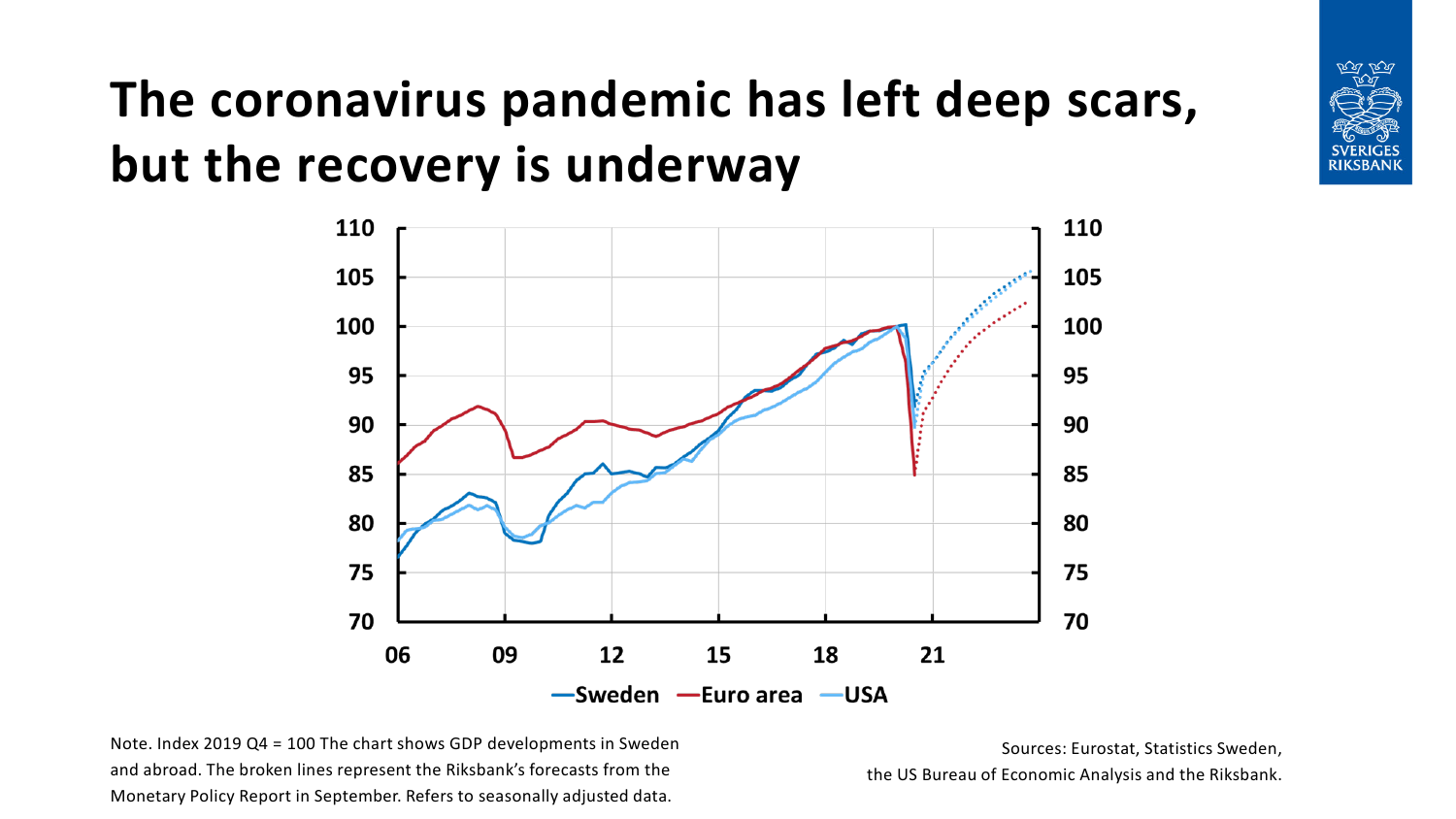# **Unprecedented support measures have mitigated the effects**

- Considerable fiscal policy stimulation from governments around the world
- Central banks have significantly expanded their balance sheets
- Lowering of buffer requirements and temporary easing of regulatory frameworks



Note. The chart shows the balance sheets of various central banks as a share of GDP.

Source: Macrobond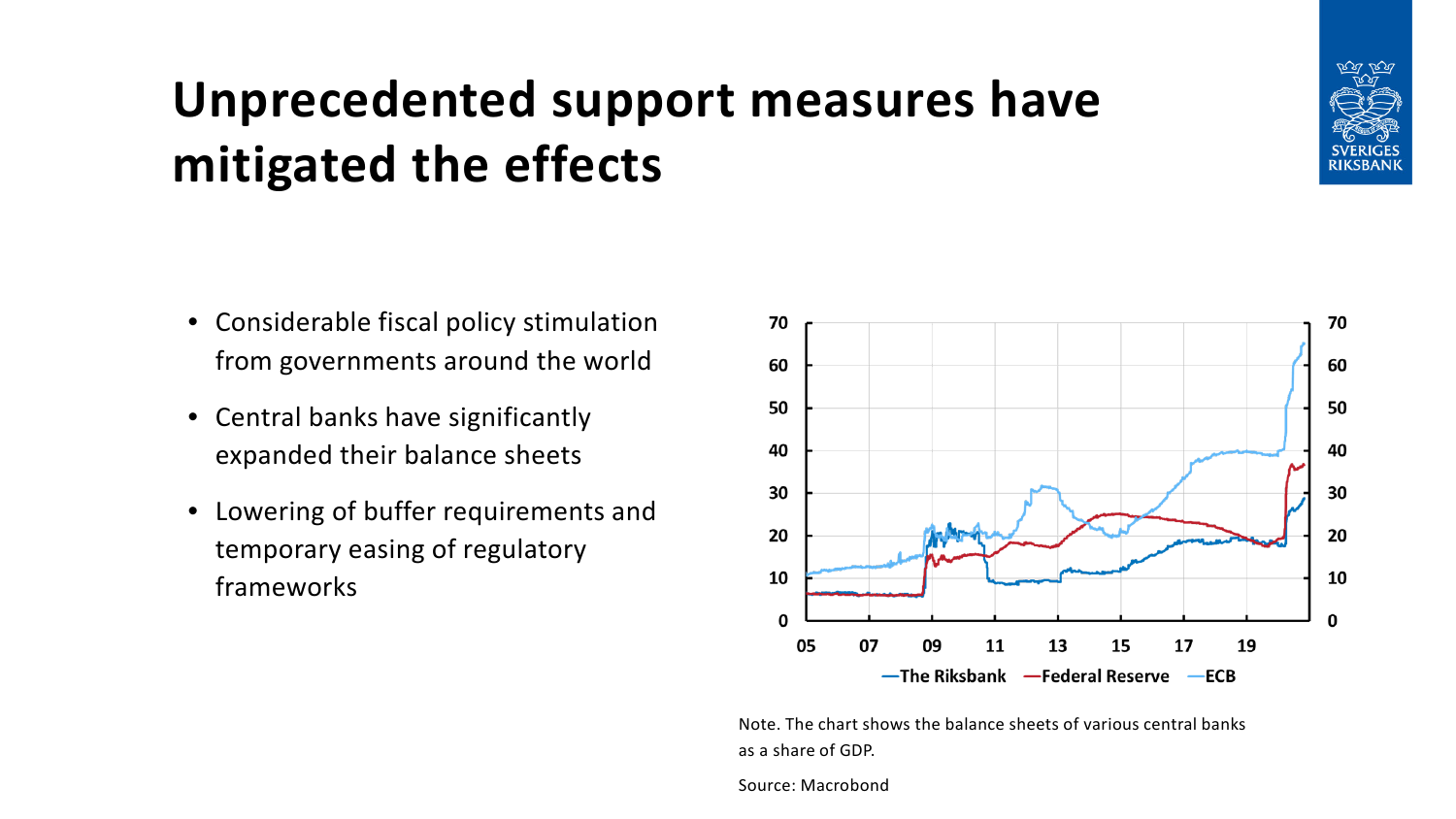# **A combination of measures most effective to support the economy**



**Loans to companies via banks**

 $\Box$ 

**BANK** 

**BANK** 

**BANK** 

**Purchases of interestbearing securities**

### **Increased access to safe and liquid assets**

**SEK 500 bn** (165 bn)

**SEK 500 bn** (261 bn)

**Unlimited SEK, 60 billion USD** (29 bn, 2 bn)

Note. Bold type denotes decided amounts. The figure in brackets refers to utilised amounts.

**Repo rate 0%**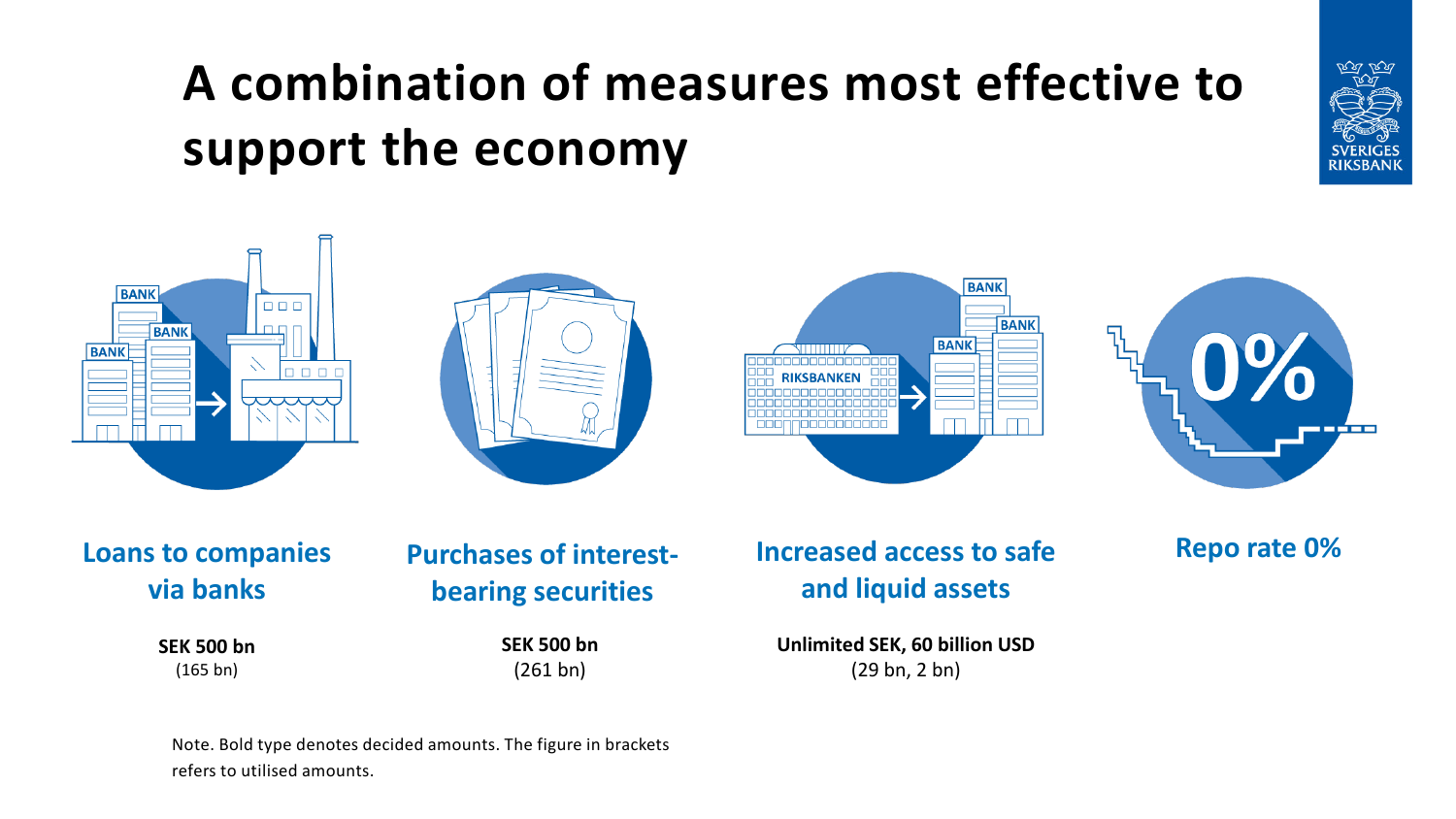

### **Lower interest rates and well-functioning credit supply**



Note. Left: Per cent. Yields on Swedish bonds with 5-year maturities. The broken line in both charts represents the date (11 March) when the WHO declared COVID-19 to be a pandemic. The right-hand graph refers to growth in lending to households and companies from MFI. Annual growth in lending.





Sources: Macrobond, Statistics Sweden and the Riksbank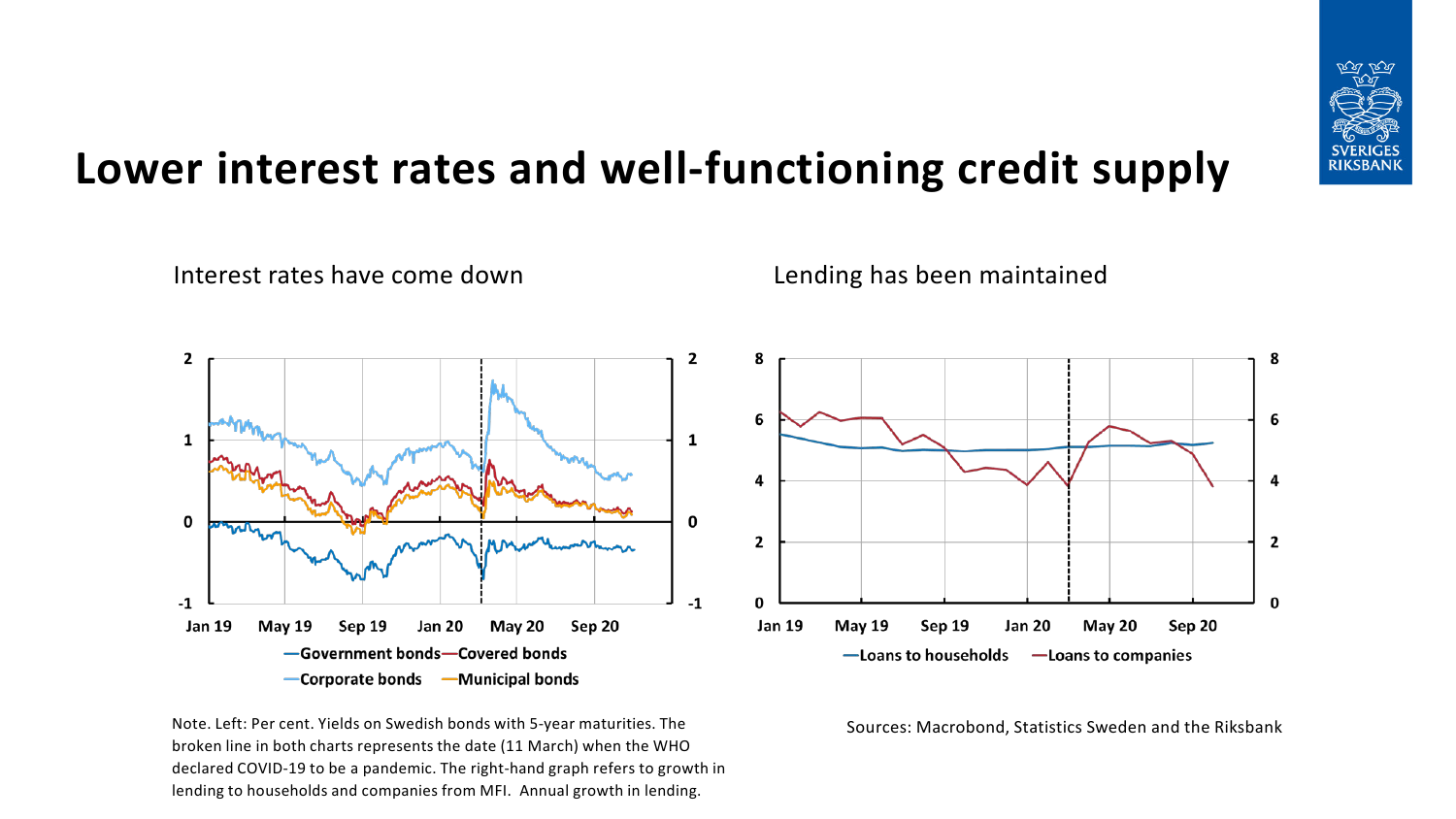

### **No clear signs of a credit crunch, but uncertain whether loans reach all companies**



Note. Left: Per cent. Refers to interest rates on loans in all currencies. Outstanding loans. The interest rate refers to the volume-weighted mean. Excluding loans to housing cooperatives. Right: Index, December 2019=100. Refers to lending in all currencies.

Lending primarily to large companies rose to



Source: Statistics Sweden (KRITA) and the Riksbank.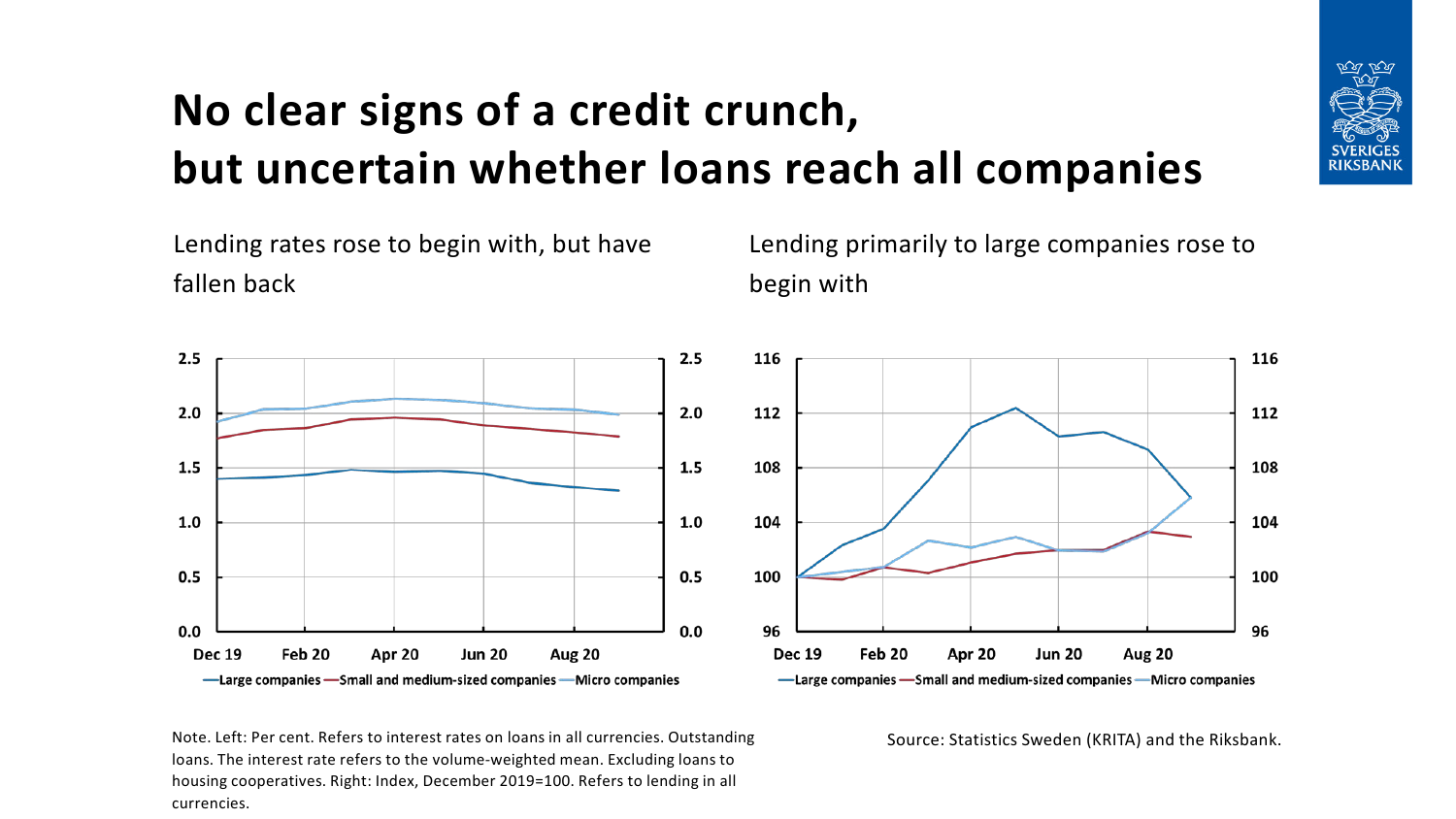### **Bankruptcies in the corporate sector increased to begin with, but have fallen back**



- Reduced revenue for many companies during the pandemic
- Companies in need of both loans and direct economic support
- Many companies that have gone bankrupt during the crisis were in a weak position to begin with



Note. Number of bankruptcies for all industries, sizes and forms of incorporation. The broken line represents the monthly average in 2017-2019. Source: Statistics Sweden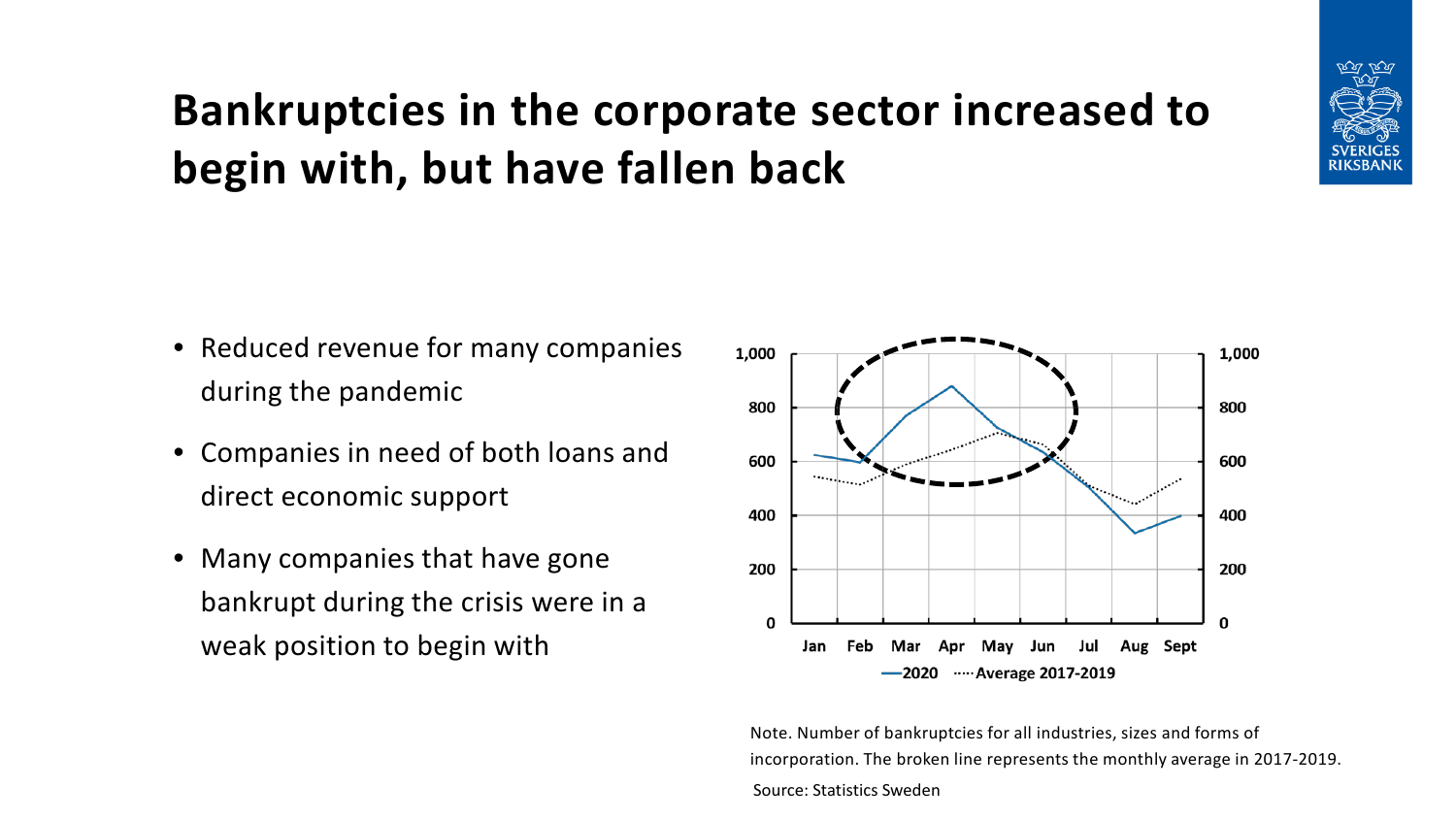# **Strong price growth on the housing market during the crisis**



Note. Index, 2015=100. The chart shows housing price growth in Sweden. The prices have been seasonally adjusted.

Source: Valueguard and the Riksbank

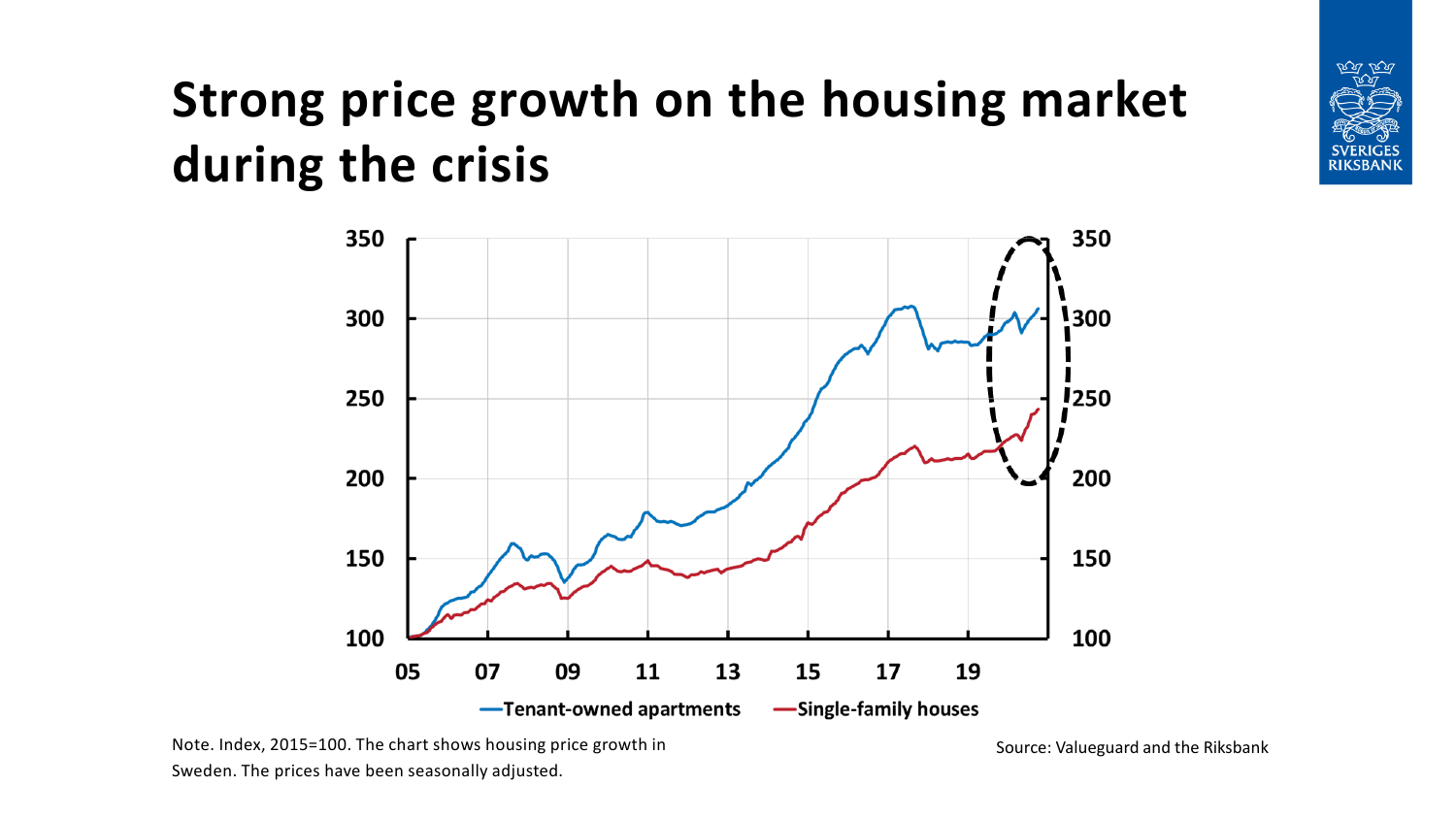### **The challenges of the pandemic have so far been managed, but the road ahead is very uncertain and fraught with risks**



#### **Risks in the short term**

- Effects of increased spread of infection and more restrictions
- Bankruptcies may increase significantly regardless of the spread of infection
- Support measures can be withdrawn too quickly

#### **Risks in the longer term**

- Higher indebtedness for states and companies
- Agents always expect to be "saved"
- Negative real interest rates and low rates for longer

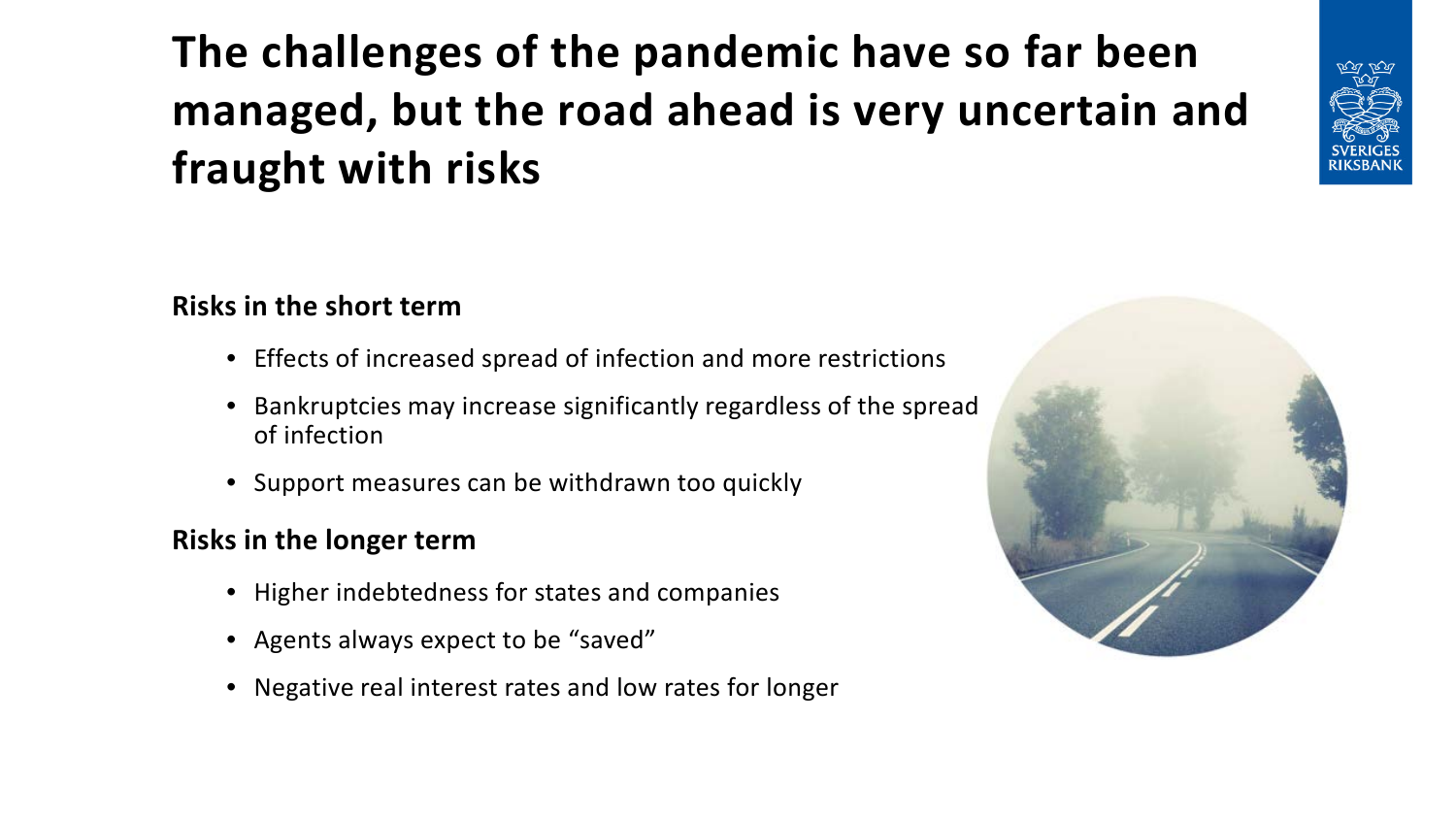## **Vulnerabilities may deepen and prolong the crisis**



• Weak banks and public finances

#### **Sweden**

- Low government debt, but high indebtedness among households and companies
- Banks have substantial exposure to housing and commercial property
- A deeper and more prolonged crisis may lead to banks having trouble maintaining credit supply



Note. The chart shows debt in Sweden as a share of GDP.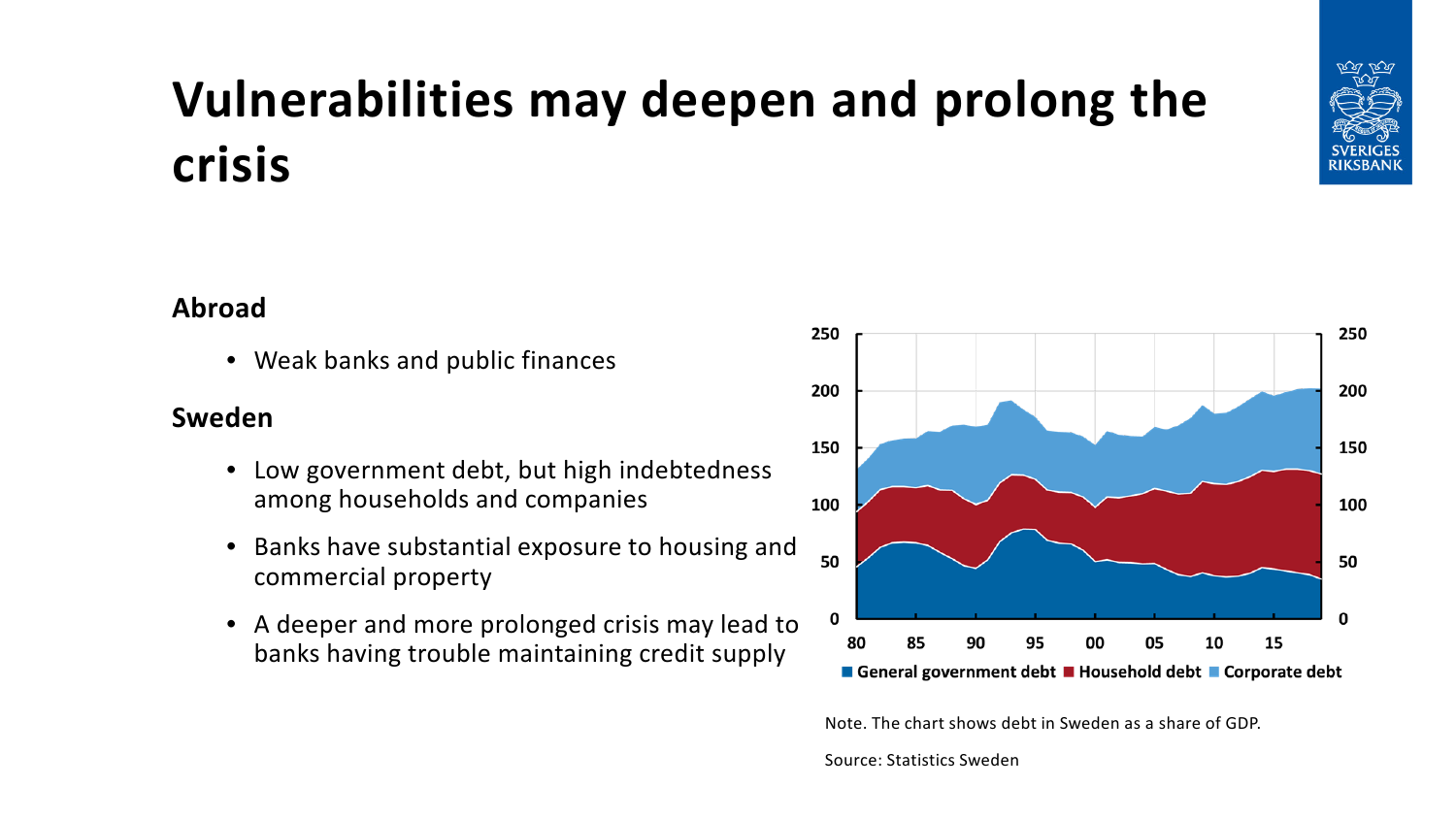### **The crisis is not over – important that policy areas cooperate and that buffers are used if necessary**



#### **Support measures required**

• Fiscal policy more effective support for adversely affected sectors

#### **Banks need to supply credit to companies and households**

- Capital and liquidity buffers should be used if necessary
- Refrain from paying dividends to shareholders until further notice



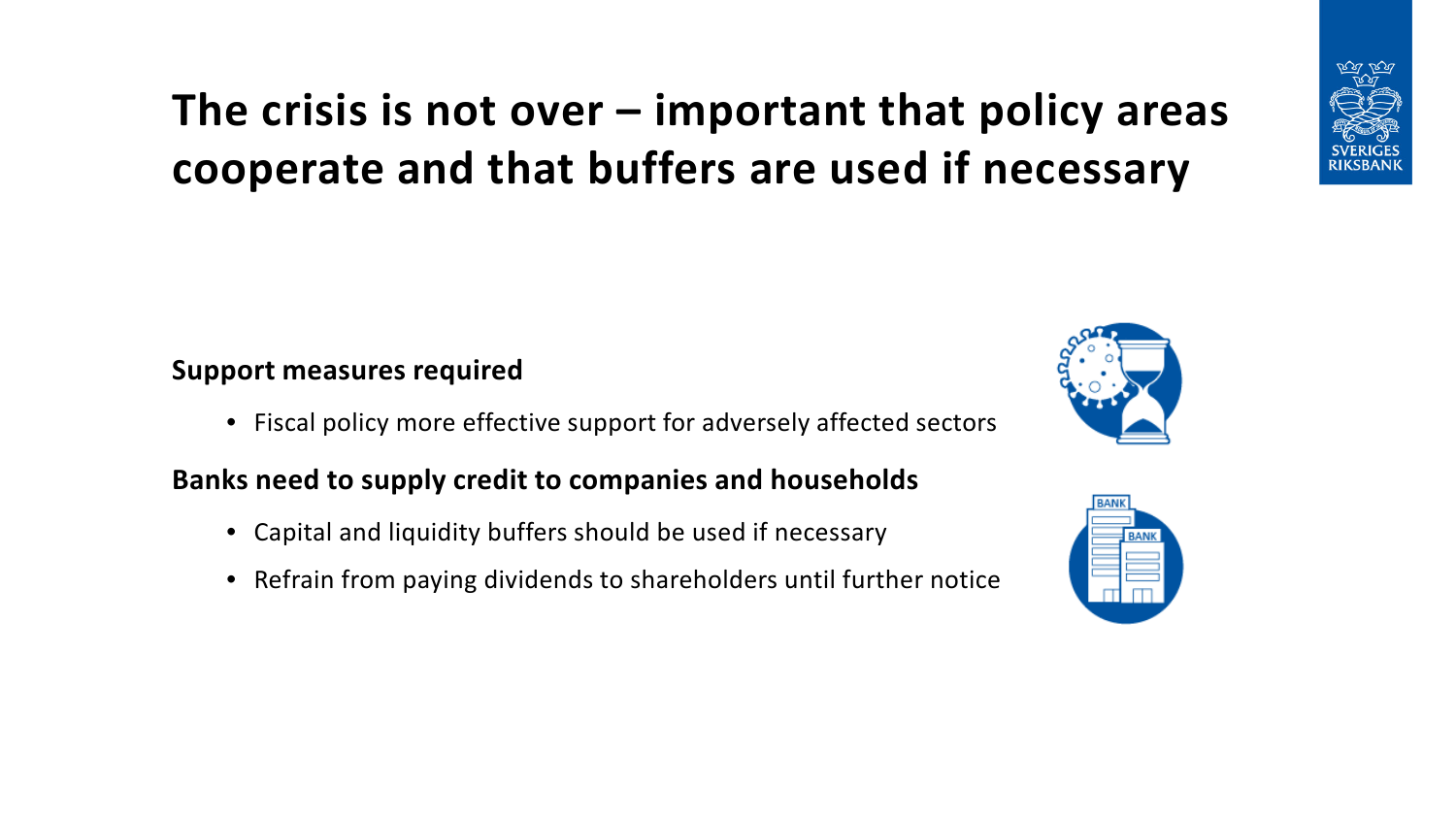# **The pandemic highlights the importance of good resilience in the financial system**



When the economic situation permits, **resilience** should be strengthened again. Banks' buffers should be built up again if they are used. Established **regulatory frameworks** should be retained and not undermined.



Shortcomings on the **corporate bond market** must be resolved



Measures need to mitigate the **risks linked to household indebtedness**. The exception in the **amortisation requirement** must remain temporary.



**Climate-related risks** need to remain an important part of the supervision of financial institutions and be integrated into the monitoring of financial stability.